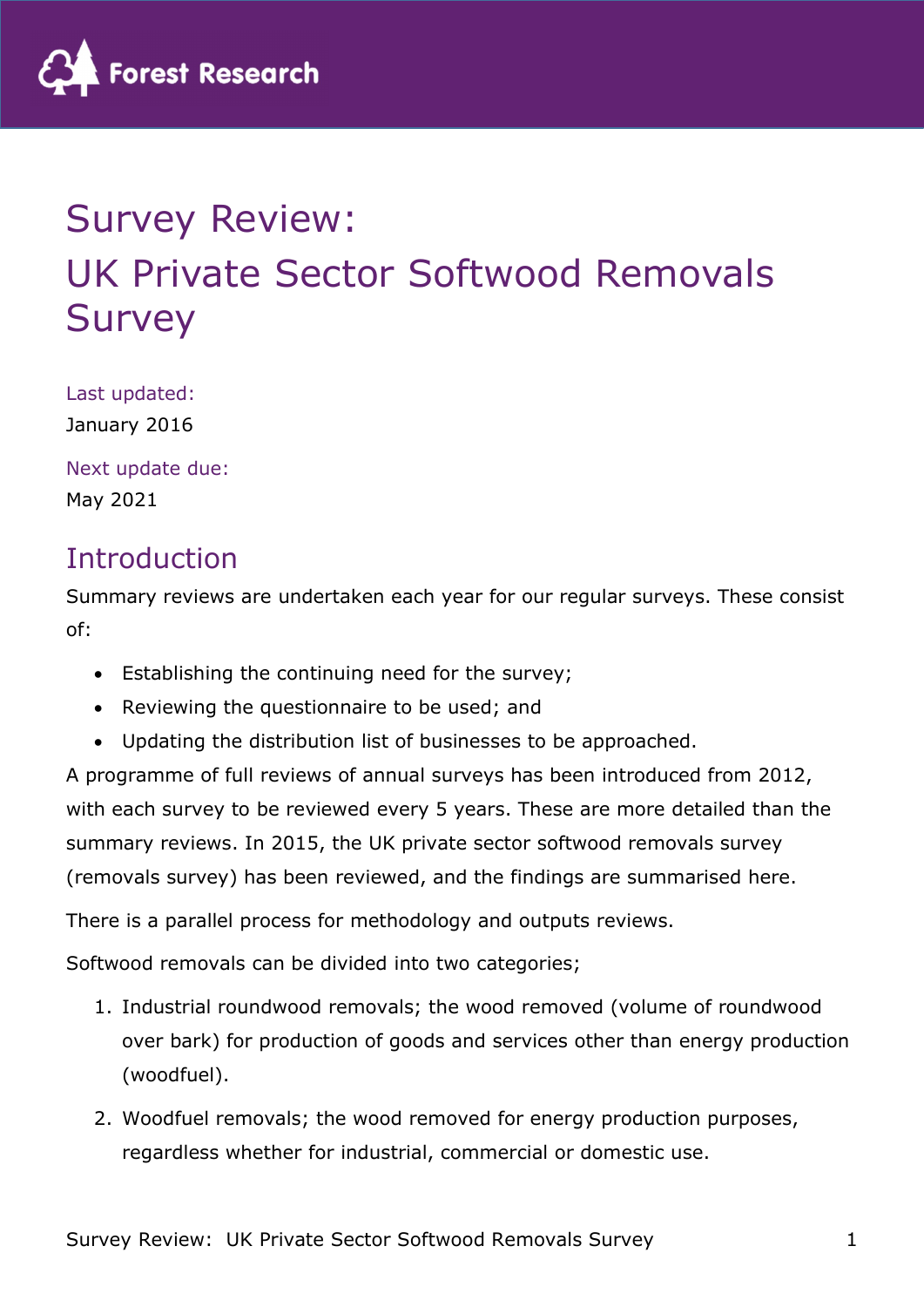

The removals survey is one of a series of annual surveys and data requests used to produce statistics on the UK timber industry. The survey is run by the Forestry Commission (in association with the Forest Service in Northern Ireland) to collect data from harvesting companies in the UK, in order to monitor trends in softwood removal from private sector woodland.

The removals survey requests data annually from around 40 companies in the UK that harvest softwood from private sector woodland. It asks for data relating to the most recent calendar year (the current year) and the previous year on the quantity of softwood harvested, the quantity harvested under plant health legislation, the quantity harvested from certified woodlands and the quantity sold to bioenergy.

The list of harvesting companies covered by the survey is maintained by the Forestry Commission and is updated regularly, following consultations with the Expert Group on Timber and Trade Statistics (EGTTS;

https://www.forestresearch.gov.uk/tools-and-resources/statistics/about-ourstatistics/expert-group-on-timber-and-trade-statistics/) and others, to add new companies and remove those that have ceased harvesting activity.

Data on all softwood removals from private woodlands from the removals survey are then combined with data from Forestry Commission, Natural Resources Wales and Forest

Service administrative systems to produce estimates of total softwood removals in the UK and by country (England, Wales, Scotland and Northern Ireland).

More information on the survey, including a quality report, copies of the questionnaires sent to businesses, and a review of methodology for estimating UK totals from the survey results (including details on changes made), are available at; https://www.forestresearch.gov.uk/tools-and-resources/statistics/about-ourstatistics/surveys/private-sector-softwood-removals-survey/.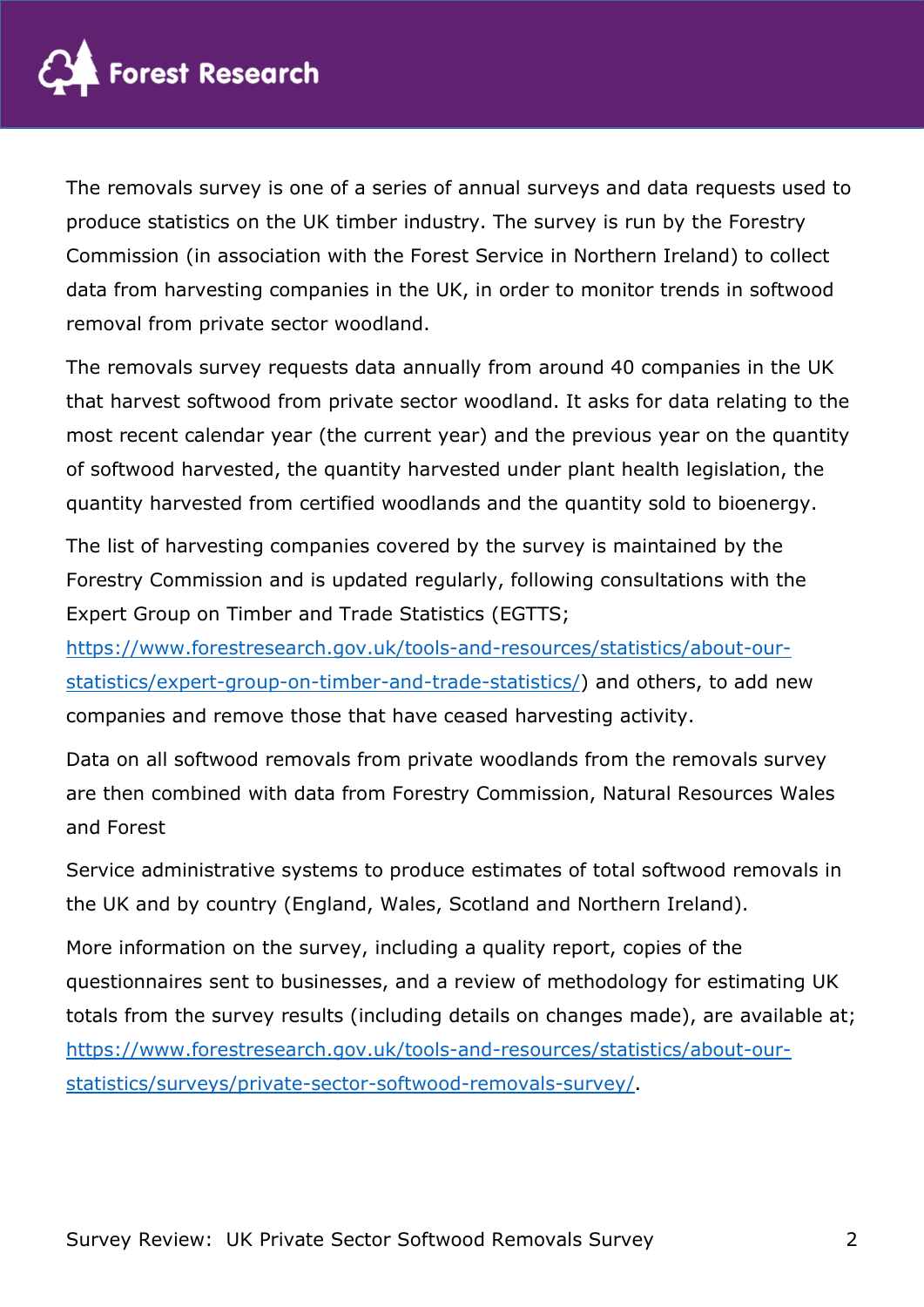

# Methodology

The review was conducted using the Quality, Methods and Harmonisation Tool (QMHT), a self-assessment questionnaire developed by the Office for National Statistics and the Government Statistical Service:

https://webarchive.nationalarchives.gov.uk/20160128151720/http://www.ons.gov. uk/ons/guide-method/method-quality/quality/harmonisation/index.html

The questionnaire covers the entire surveying process and helps identify potential issues and suggest improvements. The following areas were examined in this review:

- Establishing user requirements (QMHT Section 3)
- Design of survey data collection (QMHT Section 6)
- Editing and imputation (QMHT Section 8)
- Confidentiality (QMHT Section 14)
- Triennial and quinquennial reviews (QMHT Section 19)

Other areas (that are also relevant to this review) are covered in the 2012 methodology review for UK wood production, available at

https://www.forestresearch.gov.uk/tools-and-resources/statistics/about-ourstatistics/methodology-and-outputs/:

- Regular analysis in the production of statistical outputs (QMHT Section 10)
- Regular or repeated statistics (time series) (QMHT Section 12)
- Confidentiality (QMHT Section 14)
- Dissemination (QMHT Section 15)

The Expert Group on Timber and Trade Statistics (EGTTS) was consulted as part of the review process. More information on the EGTTS can be found at: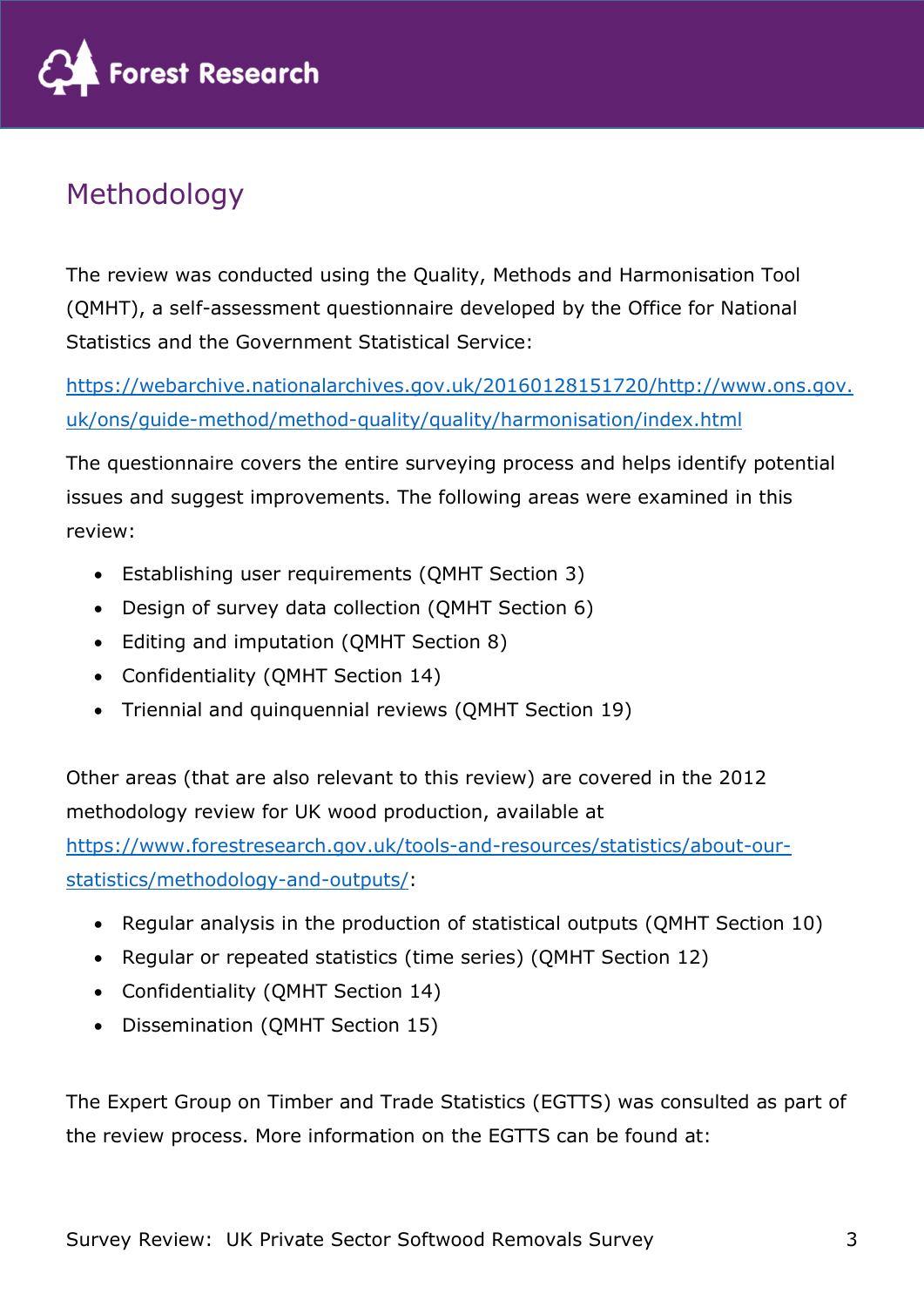

https://www.forestresearch.gov.uk/tools-and-resources/statistics/about-ourstatistics/expert-group-on-timber-and-trade-statistics/.

The review also considered feedback from the 2013 User Engagement Survey (https://www.forestresearch.gov.uk/tools-and-resources/statistics/about-ourstatistics/user-engagement/), which did not suggest making changes to the removals survey.

### **Conclusions**

The review concluded that the survey continues to be required and is fit for purpose.

No major issues were identified, but the following improvements were suggested:

#### Survey data collection design (QMHT Section 6)

- 1. Documentation on the justification for every question asked in the survey questionnaire should be published, to provide data providers and users with an understanding of why the information is required and how it will be used.
- 2. Documentation on the methods and processes involved in data collection should be published, to help data users assess the quality and limitations of the statistics.

#### Editing and imputation (QMHT Section 8)

3. Documentation on the editing and imputation performed on the survey data should be published, to help data users assess the quality and limitations of the statistics.

#### Confidentiality (QMHT Section 14)

4. Documentation on the methods and processes used to ensure confidentiality should be published.